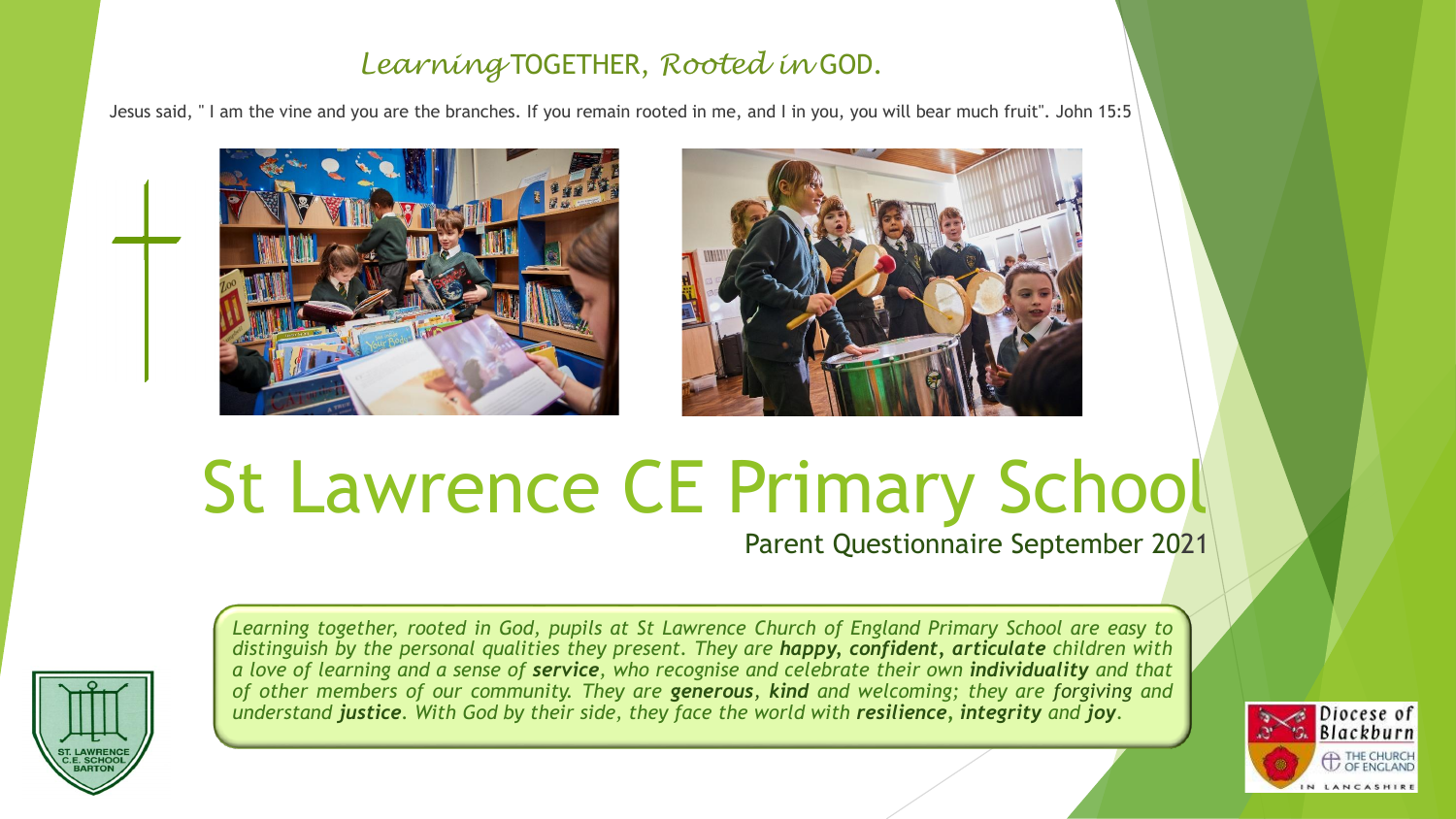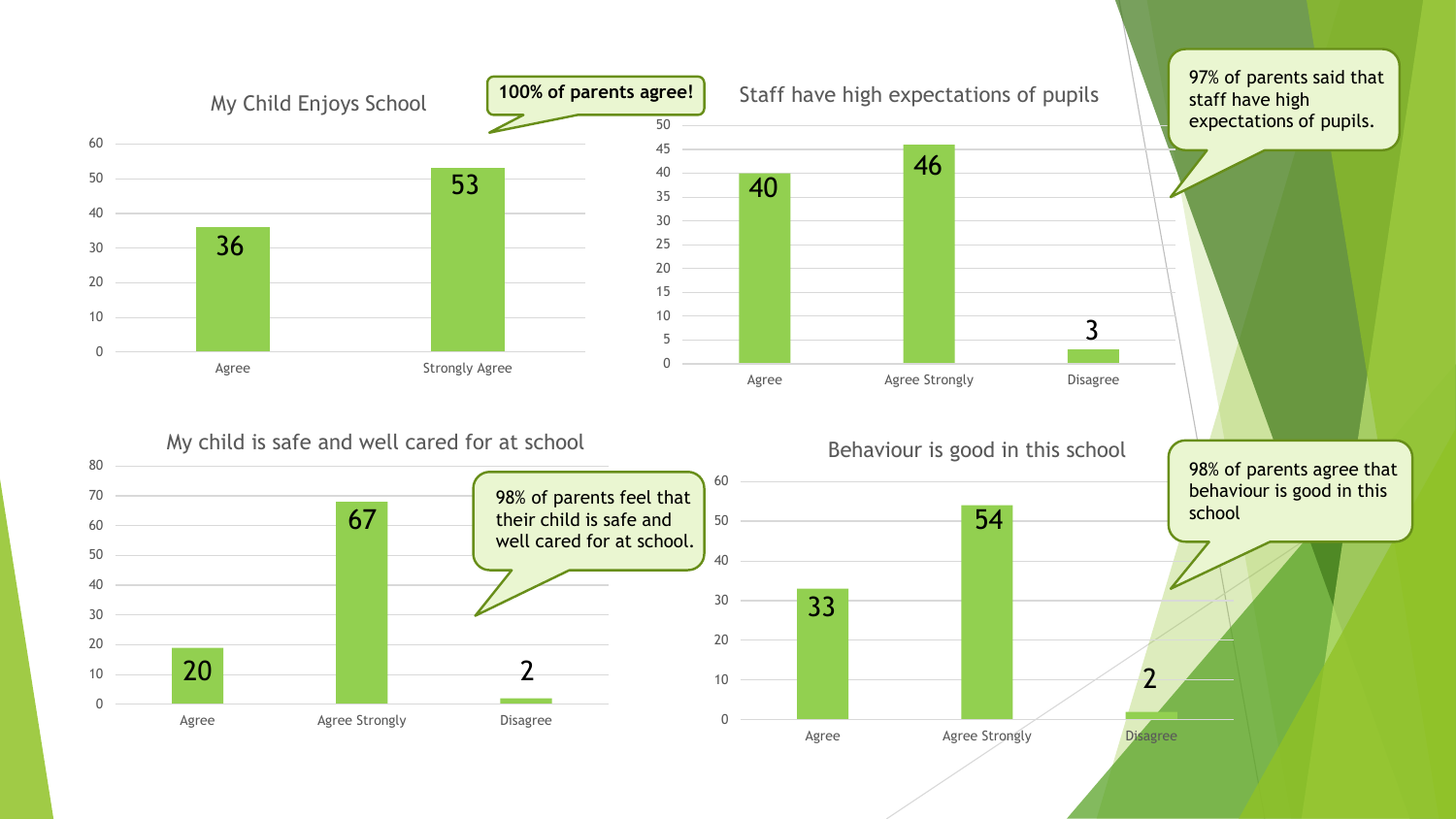

Any concerns I have raised have been dealt with appropriately



Sixty-one parents are happy with the outcome of a concern they had raised, 37 of them strongly so. We are pleased to see that parents feel able to approach the school with a concern and continue to urge anyone with any queries or concerns to get in touch. We will always do our very best to ensure your child has a very positive and happy primary school experience.



received during home learning, we organised parent maths sessions. These were held on Zoom and were very well attended with positive feedback. We will implement sessions for other subjects later in the year.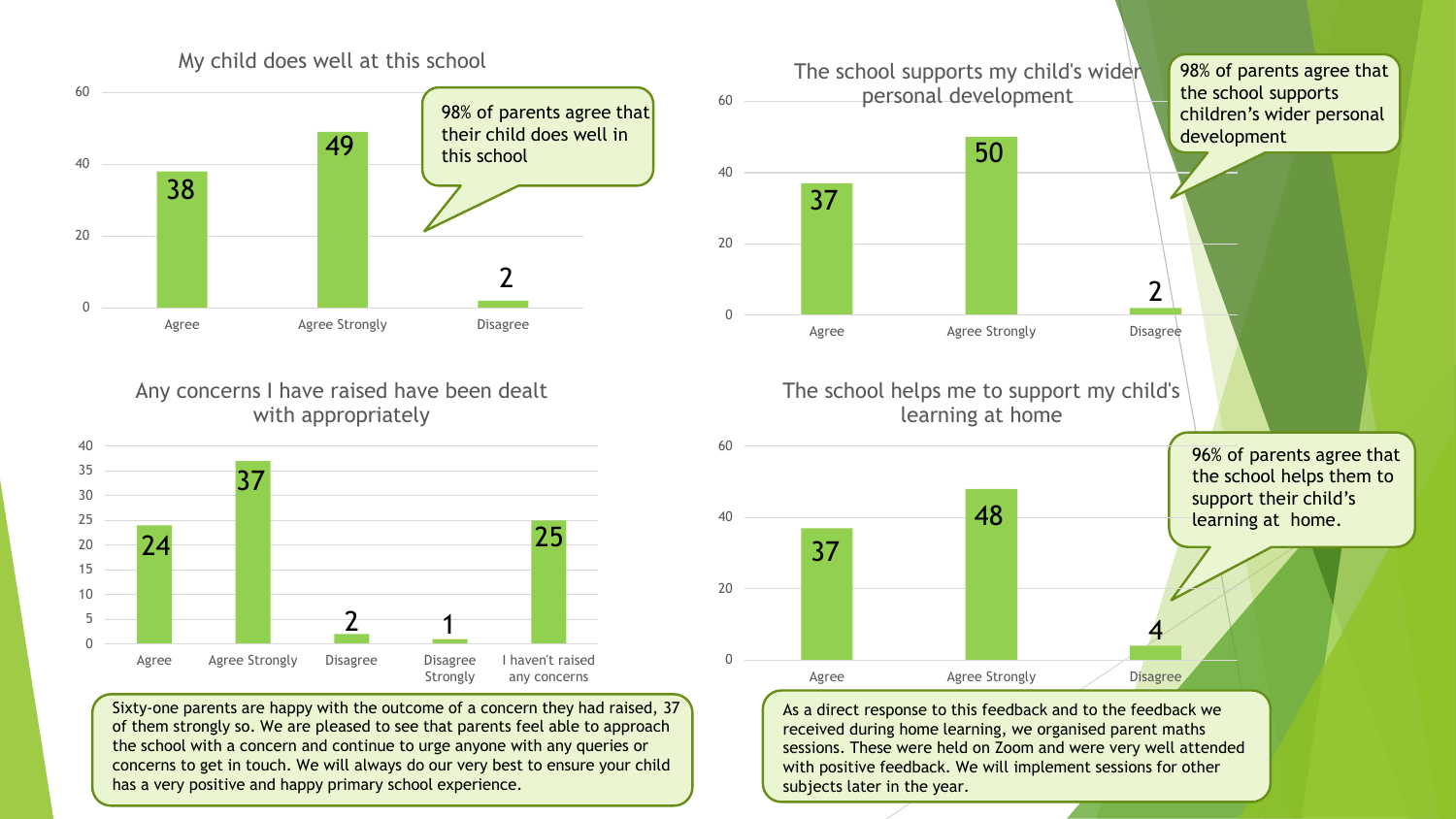## The school lets me know how my child is doing



One parent responded "I would welcome more teacher parent feedback but recognise this was impacted last year through the pandemic". This may well be the case for the other "disagree" responses.

Under normal conditions, parents receive updates on their child's attainment every half term. This equates to three parents evenings per year and three written reports per year (Christmas, Easter and Summer). Parents of children with special needs have additional meetings. If parents are concerned about their child's progress between these reports, teachers are always happy to provide information on an individual basis, either face to face or over the phone. Please contact your child's class teacher to make a mutually convenient appointment.



We were very surprised at the response to this question as we had thought that we would have an overwhelmingly positive result. We average twenty after school activities per week, with at least two activities each day. Activities on offer include sport, music, dance, art, craft, science and computing.

Discussion with parents indicated that some of our families would welcome some free of charge after school activities. We have introduced some FOC activities as a result.

Some parents pointed to the fact that the activities tend to take place after school and pupils who attend Madrasa or have other commitments after school cannot attend. We have therefore introduced some lunchtime clubs and some before school clubs (tennis and netball).

Some parents felt that the activities on offer are sport-heavy. This may have been the case during the Summer Term when we could only mix bubbles outside.